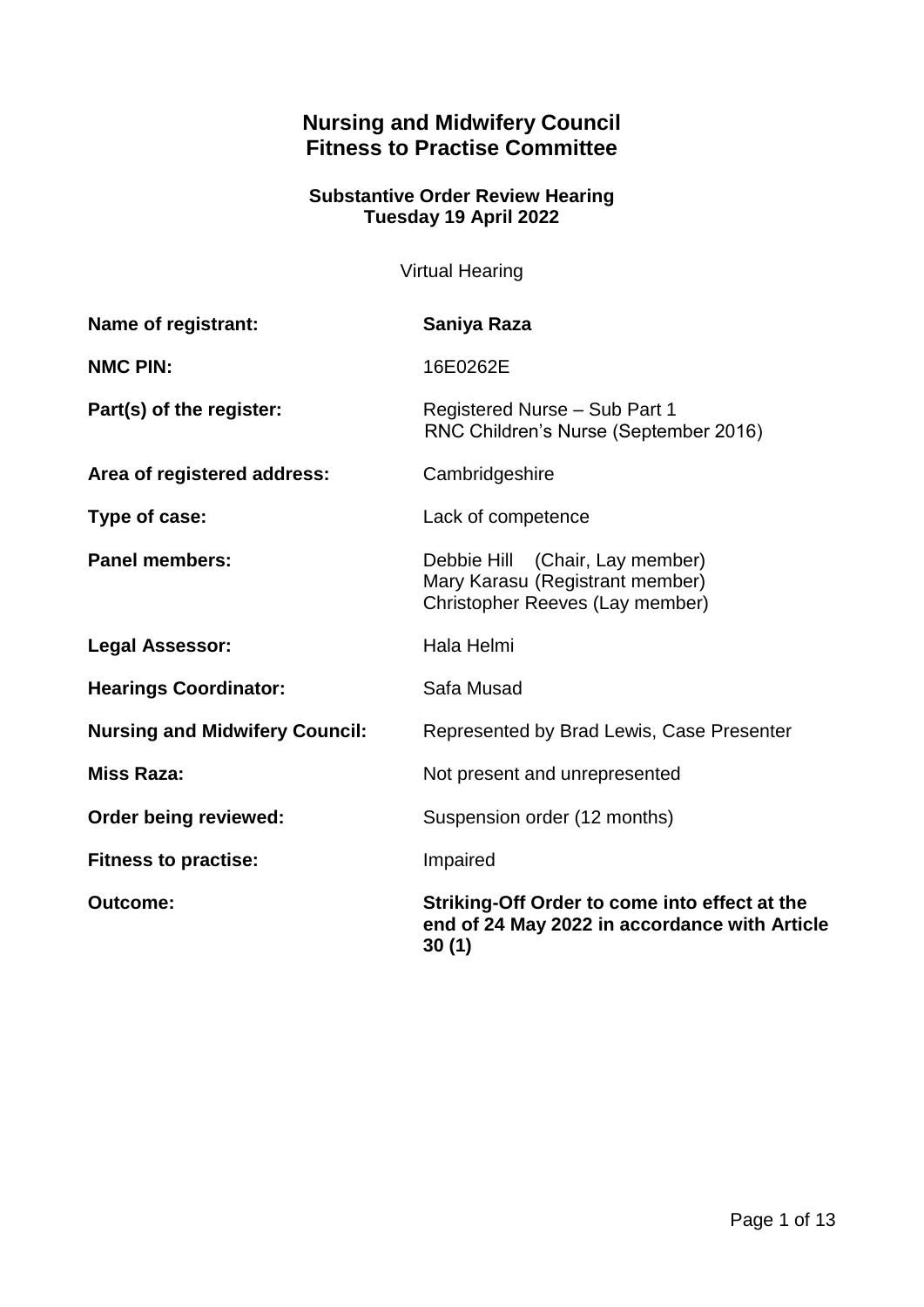## **Decision and reasons on service of Notice of Hearing**

As of 31 March 2020, a number of amendments to The 'Nursing and Midwifery Council (Fitness to Practise) Rules Order of Council 2004' (as amended) (the Rules) came into force, in response to the current Covid-19 pandemic.

As a result of these amendments the Nursing and Midwifery Council (NMC) is now able to serve notice of hearings by email and has the ability to hold hearings and meetings virtually.

The panel was informed at the start of this hearing that Miss Raza was not in attendance and that the Notice of Hearing had been sent to Miss Raza's registered email address on 18 March 2022.

The panel took into account that the Notice of Hearing provided details of the substantive order being reviewed, the time, date of the hearing, format of the hearing and, amongst other things, information about Miss Raza's right to attend, be represented and call evidence, as well as the panel's power to proceed in her absence.

Mr Lewis, on behalf of the Nursing and Midwifery Council (NMC), submitted that it had complied with the requirements of Rules 11 and 34 of the 'Nursing and Midwifery Council (Fitness to Practise) Rules 2004', as amended (the Rules).

The panel accepted the advice of the legal assessor.

In the light of all of the information available, the panel was satisfied that Miss Raza has been served with notice of this hearing in accordance with the requirements of Rules 11 and 34.

#### **Decision and reasons on proceeding in the absence of Miss Raza**

The panel next considered whether it should proceed in the absence of Miss Raza. The panel had regard to Rule 21 and heard the submissions of Mr Lewis who invited the panel to continue in the absence of Miss Raza. He referred the panel to the factors set out in the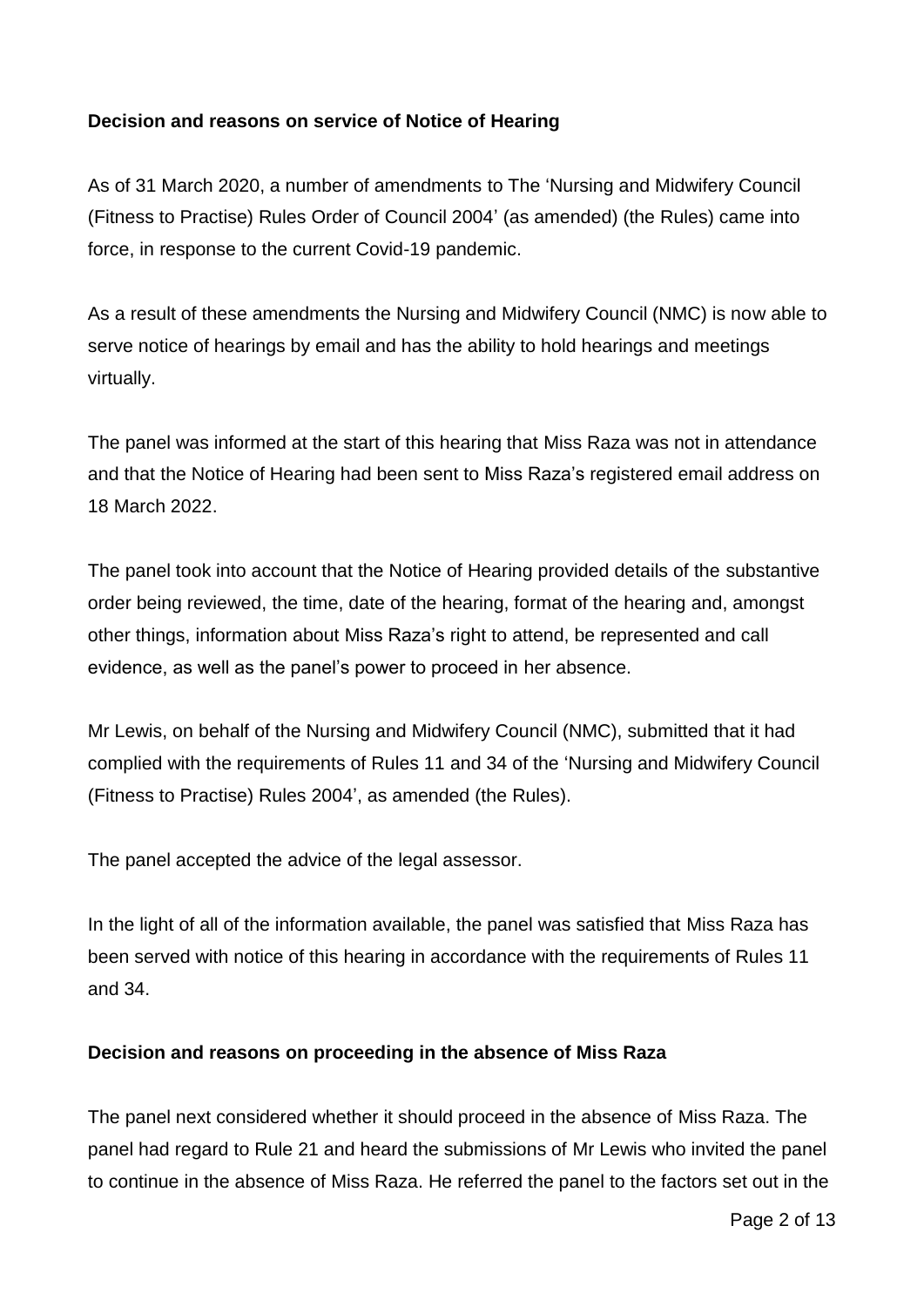decision of *R v Jones* [2002] UKHL 5 and *General Medical Council v Adeogba* [2016] EWCA Civ 162 and submitted that all reasonable efforts were made. Mr Lewis submitted that there has been no engagement by Miss Raza with the NMC in relation to these proceeding since the substantive hearing in 2018. Further, he submitted that there was no application for an adjournment made by Miss Raza and, as a consequence, there was no reason to believe that an adjournment would secure her attendance on some future occasion.

The panel accepted the advice of the legal assessor.

The panel has decided to proceed in the absence of Miss Raza. In reaching this decision, the panel has considered the submissions of Mr Lewis, and the advice of the legal assessor. It has had particular regard to relevant case law and to the overall interests of justice and fairness to all parties. It noted that:

- No application for an adjournment has been made by Miss Raza;
- Miss Raza has not engaged with the NMC and has not responded to any of the emails sent to her about this hearing;
- There is a history of non-attendance at previous hearings;
- There is no reason to suppose that adjourning would secure her attendance at some future date; and
- There is a strong public interest in the expeditious review of the case.

In these circumstances, the panel has decided that it is fair and appropriate to proceed in the absence of Miss Raza.

## **Decision and reasons on review of the substantive order**

The panel decided to impose a striking off order. This order will come into effect at the end of 24 May 2022 in accordance with Article 30(1) of the 'Nursing and Midwifery Order 2001' (the Order).

This is the third effective review of a substantive conditions of practice order originally imposed for a period of 12 months by a Fitness to Practise Committee ('FtPC') panel on 19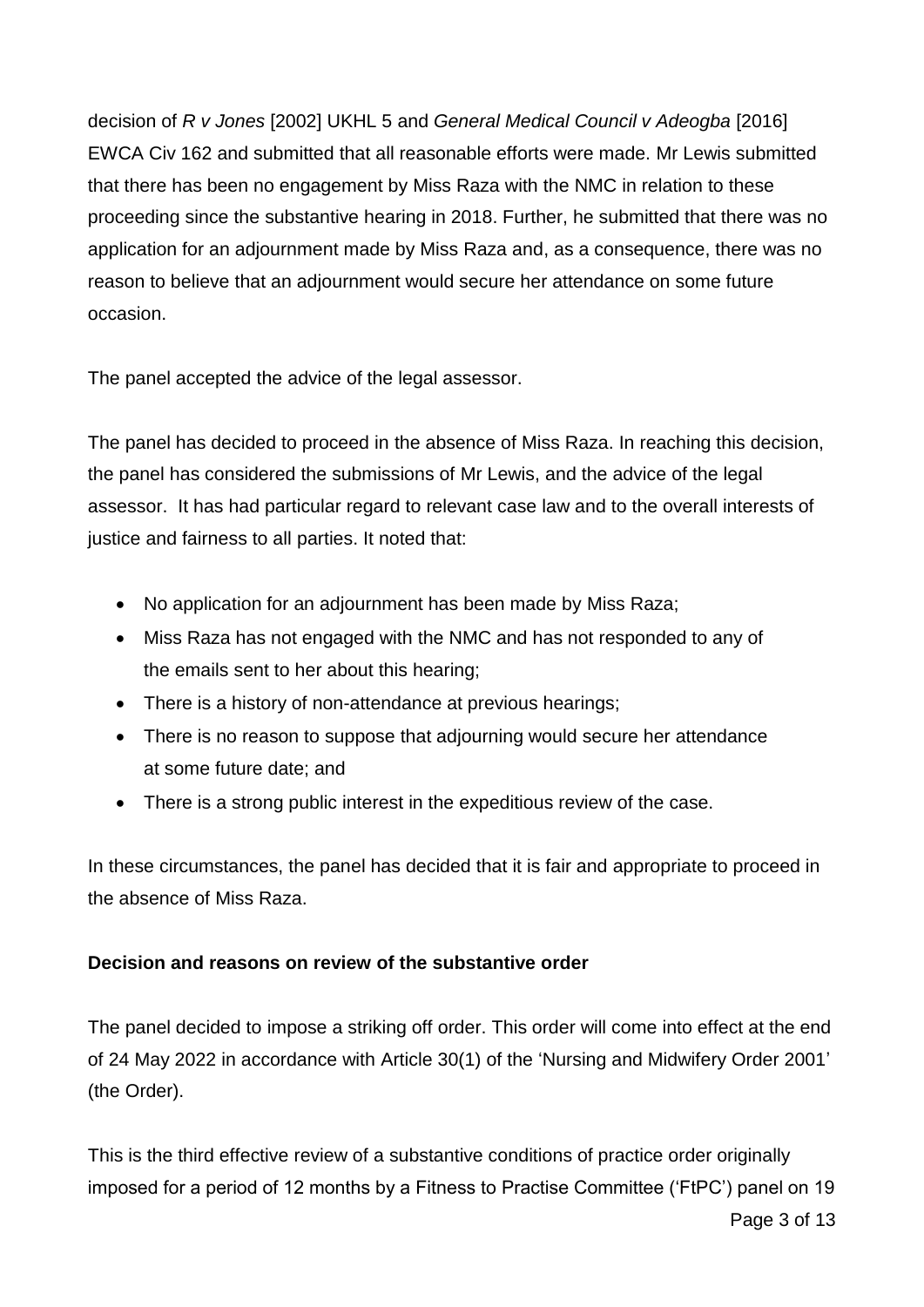December 2018. The first review was scheduled to take place on 20 December 2019 but was adjourned because there was insufficient time available to hear it. The rescheduled first review hearing took place on 23 January 2020, when the reviewing panel decided to impose a further conditions of practice order for 16 months. The order was last reviewed by a panel of the FtPC and the conditions of practice order was replaced with a suspension order imposed for a period of 12 months. The current order is due to expire at the end of 24 May 2022.

The panel is reviewing the order pursuant to Article 30(1) of the Order.

The charges found proved which resulted in the imposition of the substantive order were as follows:

*'That you, a registered nurse,*

*(1) On 14 December 2016 signed to say the suction unit was working when you hadn't checked the suction unit and it was actually faulty (2) ...* 

*That you, between 21 October 2016 and 24 January 2017, failed to demonstrate the standards of knowledge, skill and judgement required to practise without supervision as a band 5 paediatric staff nurse in that:*

- *(3) ...*
- *(4) On 24 October 2016 you administered two paracetamol doses to patient B without a signed prescription by a doctor*
- *(5) On 29 December 2016 you calculated the amount of fluids that needed to be administered to a patient and;* 
	- *a) The amount of fluids you calculated was incorrect,*
	- *b) You administered the incorrect amount of fluids to the patient*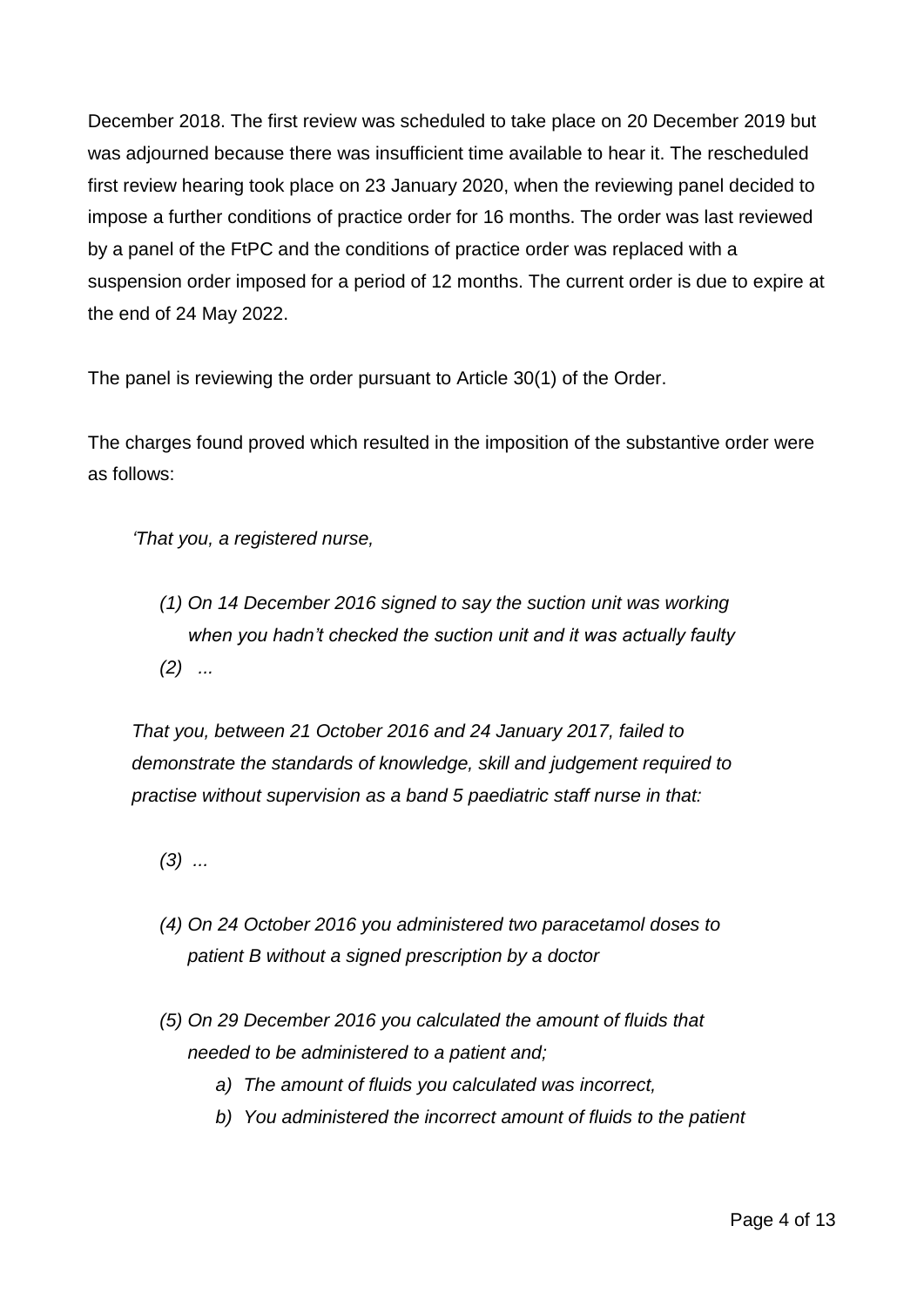*(6) On 6 January 2017 you incorrectly calculated a drug dose for Vigabatrin, twice* 

*(7) ...* 

*(8) On 10 January 2017 you were unable to operate a Glucometer correctly.* 

*(9) ...*

*(10) …'* 

The second reviewing panel determined the following with regard to impairment:

*'The panel considered whether Miss Raza's fitness to practise remains impaired. In reaching its decision, the panel was mindful of the overarching objective of the regulatory process to protect the public, and to uphold the wider public interest considerations of maintaining public confidence in the profession and declaring and upholding proper standards of conduct and performance.*

*The panel noted that, apart from Miss Raza's extremely brief email indicating that she did not propose to attend this hearing, there had been no communication from her since prior to the substantive hearing. There had therefore been no meaningful engagement from her for a period of around three years. As a result of this, the panel had no information about Miss Raza's current circumstances or her future intentions with regard to her nursing career. It had no information about what she has been doing since the substantive hearing, or about what (if any) steps she has taken to develop her insight into the issues of concern and take steps to address those issues. There was no information to suggest whether or not Miss Raza has any desire or intention to continue her nursing practice.*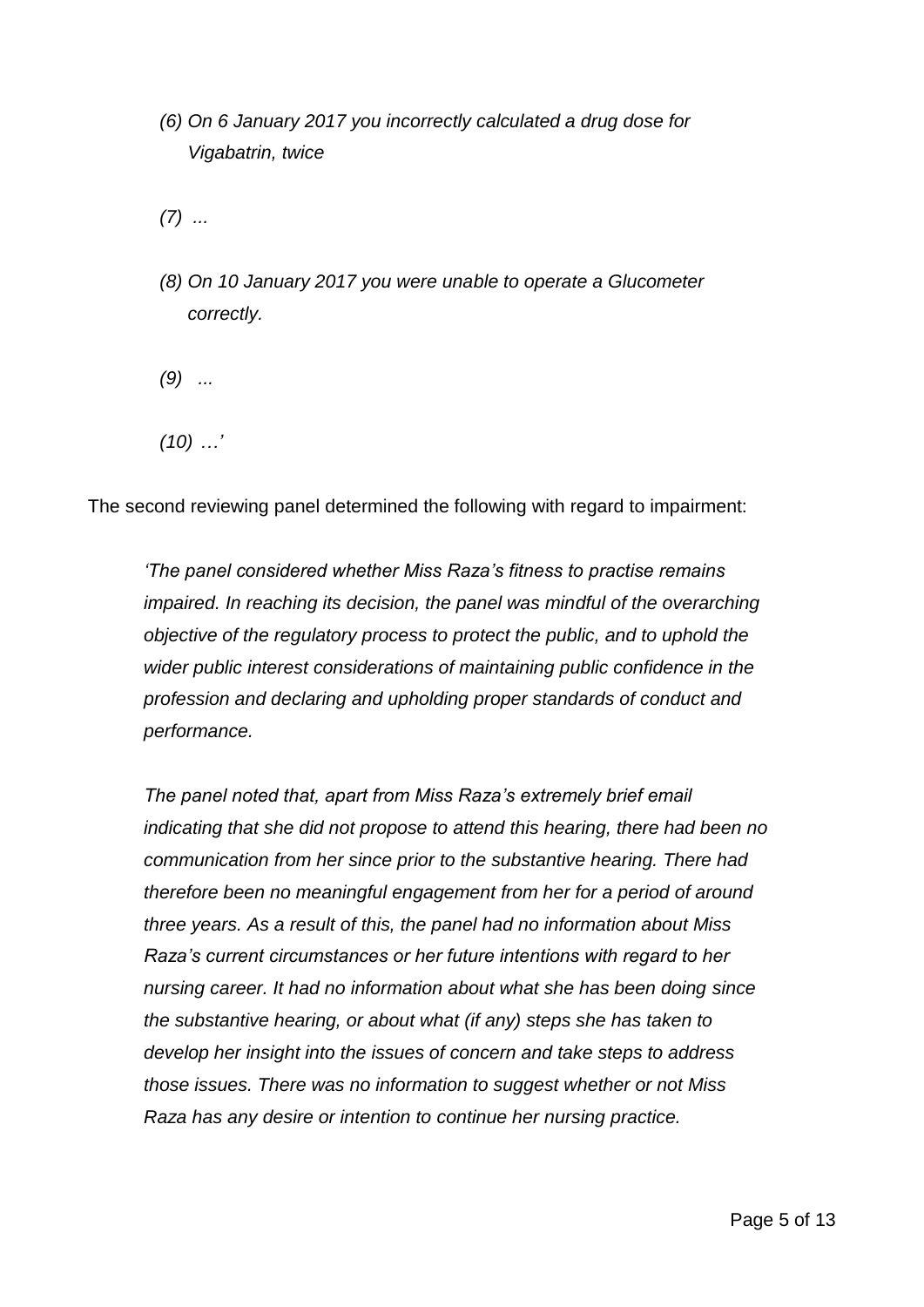*The panel noted that the panel at the substantive hearing had identified limited insight and a lack of evidence of steps taken to address the failings identified in this case. The panel at the first review hearing had found a lack of any evidence of development or progress in terms of insight and remediation. Both those panels had therefore identified an ongoing risk of repetition of the issues of concern, and a risk to the public. Because of the continued lack of engagement by Miss Raza, this panel had no evidence to undermine the decisions of the previous panels. For the same reasons as at the time of the first review, it considered that there was an absence of any evidence of progress or development in terms of insight and remediation.* 

*The panel therefore concluded that the risk of repetition remains if Miss Raza were to be permitted to practise without restriction, and that Miss Raza's fitness to practise continues to be impaired on public protection grounds. It also considered that the public would expect a finding of current impairment to be made in circumstances where there were ongoing deficiencies in Miss Raza's clinical practice and an absence of evidence of development of insight or remediation of the issues of concern. The panel therefore determined that a finding of current impairment was also required on wider public interest grounds to maintain confidence in the nursing profession and the NMC as a regulator.'* 

The second reviewing panel determined the following with regard to sanction:

*'The panel next considered whether a conditions of practice order on Miss Raza's registration would be a sufficient and appropriate response. It noted that continuation of the current conditions would protect the public, and considered that the conditions which had been imposed by the previous panels had the potential to be workable and effective to address the concerns identified in this case. However, the panel noted that for conditions to be effective, the individual needs to be engaging and willing to participate in the process of remedying the concerns. Miss Raza is not engaging with that process, and had not provided evidence of compliance*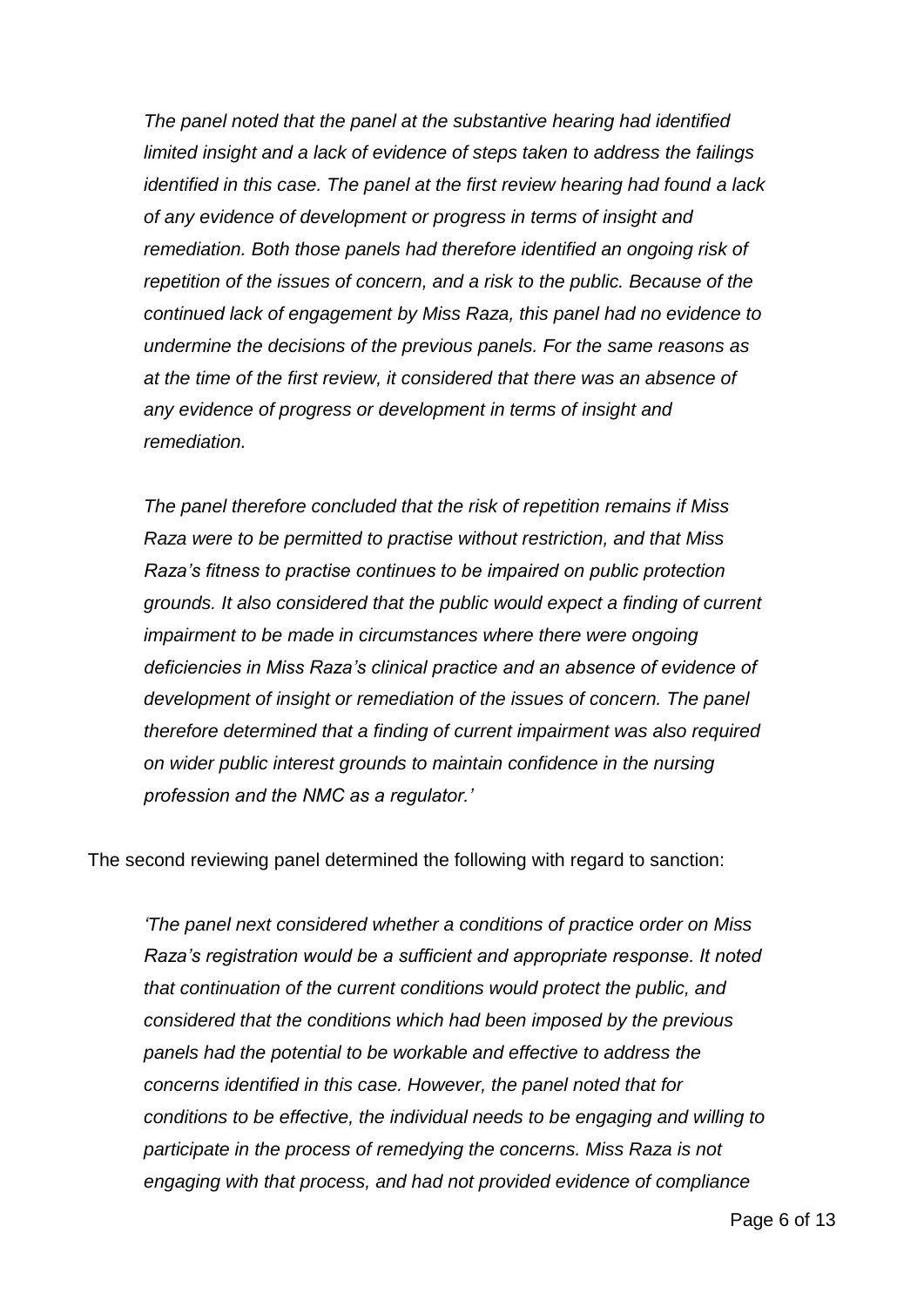*with the conditions previously imposed, or any explanation of why she has not provided that evidence.*

*The panel acknowledged that the past year has been unprecedented because of the global pandemic. It acknowledged that it may have been a daunting prospect, both for Miss Raza and for any prospective employer, to engage a newly qualified nurse to work under conditions of practice at a time when it will inevitably be more difficult than usual to facilitate support and supervision. However there is no evidence whatsoever from Miss Raza to explain whether she has sought employment or not, and if not, why not. Had she engaged with the proceedings in order to explain what steps she had taken and proposed to take in future, it might have been possible to extend and/or vary the conditions. However in the absence of any information or explanation, the panel could have no confidence that Miss Raza is able or willing at the present time to engage with a process of remedying the deficiencies in her clinical practice whilst working under the supervision provided for by conditions of practice. In the circumstances, continuation of the conditions of practice order appeared to serve no useful purpose and no longer to be workable or appropriate, particularly in the absence of evidence of insight. The panel therefore concluded that it was not possible at this time to formulate workable conditions which would be sufficient to protect the public, address the concerns identified and satisfy the wider public interest considerations in this case.*

*The panel considered the imposition of a period of suspension. It was of the view that a suspension order would allow Miss Raza further time to reflect on the issues of concern identified in this case, and allow her to re-engage with the NMC and confirm whether she wishes to continue to practise as a registered nurse in the future and, if so, what she proposes to do to remedy her practice. The panel concluded that a 12 months suspension order would be the appropriate and proportionate response and would afford Miss Raza adequate time to develop her insight and identify the steps she needs to take to remedy her practice.*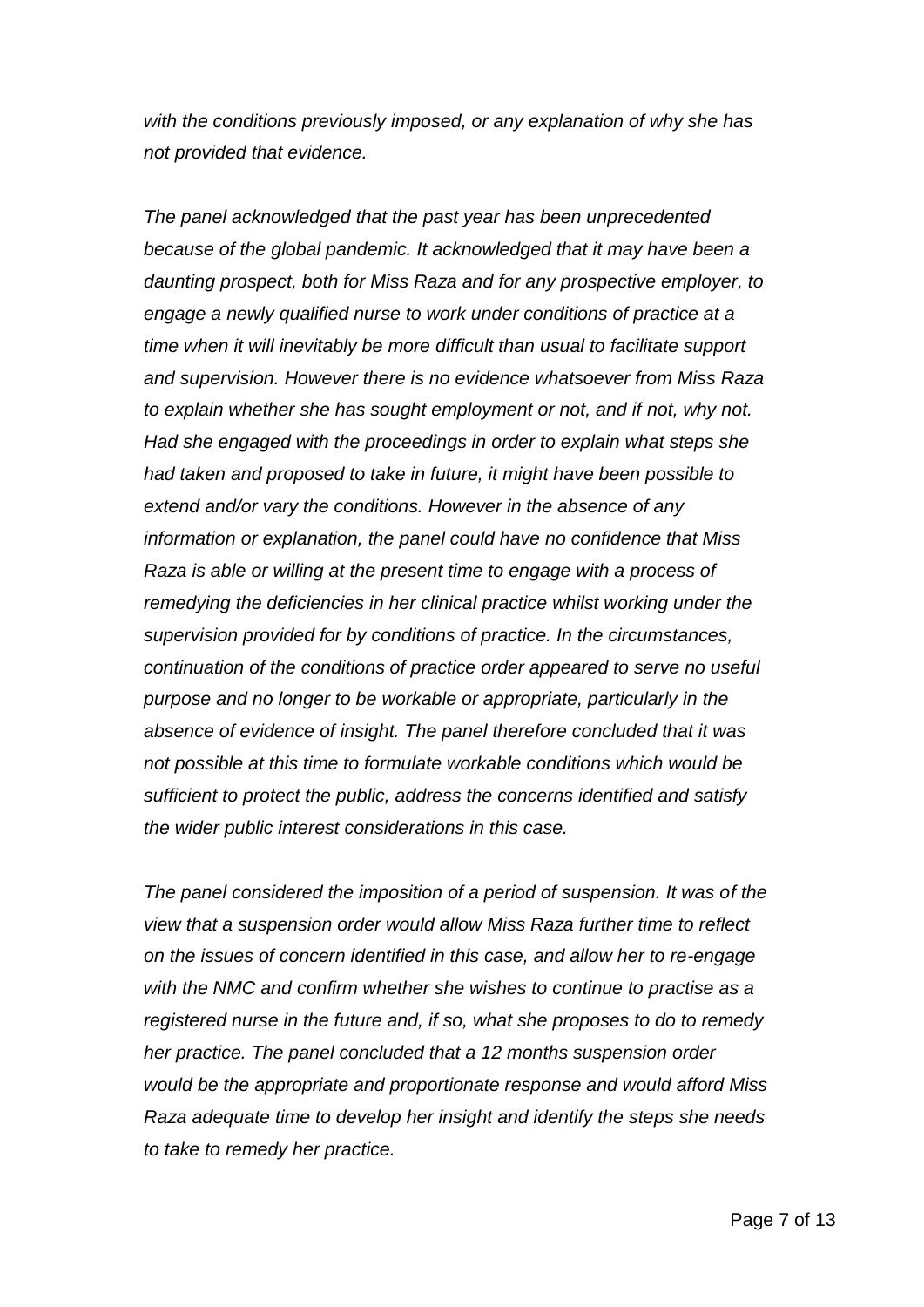*The panel determined therefore that a suspension order is the appropriate sanction which would continue to both protect the public and satisfy the wider public interest. Accordingly, the panel determined to impose a suspension order for the period of 12 months.*

*The panel wished to emphasise to Miss Raza that it gave consideration to making a striking-off order in this case, as that sanction is now available because she has been subject to a substantive order for more than two years. In the absence of any further evidence from her since the substantive hearing, and with no meaningful engagement, there was very little to suggest that a period of suspension would achieve anything.*

*However, the panel decided that it would be disproportionate at this stage to strike Miss Raza off the register. In reaching that decision, the panel noted that Miss Raza had engaged to some extent prior to the substantive hearing and had provided some evidence of reflection and insight at that time, albeit limited. The panel noted that Miss Raza was newly qualified at the time of these events and may have found the prospect of embarking on a process of remediation a daunting one. The panel acknowledged that the period since the previous hearing had been a difficult one because of the global pandemic. Although it was disappointing that Miss Raza had disengaged from these proceedings, the panel considered that the failings identified in this case were remediable, and that at this stage, Miss Raza ought to be afforded a further opportunity to remedy them. It considered that the situation was not yet incompatible with ongoing registration.*

*However, the panel considered that it was important that Miss Raza should understand the risk that if she continues to disengage from these proceedings and to fail to provide evidence of development and progress, or of any desire to resume her nursing career, the time may come when a future panel feels that the situation has become incompatible with ongoing registration and that the available sanction options are far more limited. Any*  future reviewing panel will, like this panel, have the option of a striking-off *order available to it. It is important that Miss Raza now takes this*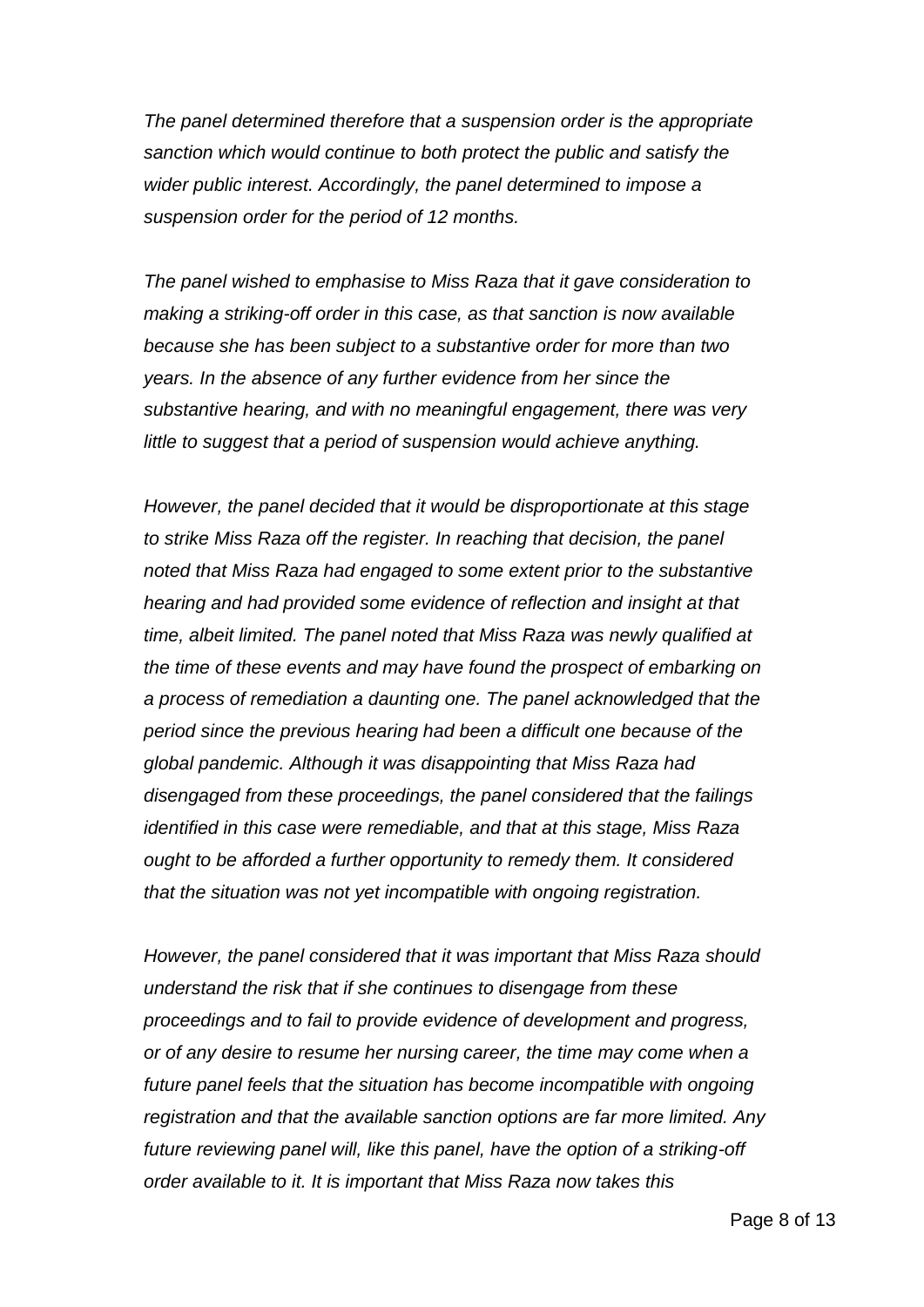*opportunity to re-engage with the process, reflect on her future career intentions, and take the actions recommended below before the next review.*

*The panel determined therefore that a suspension order is the appropriate sanction which would both protect the public and satisfy the wider public interest. The panel determined to impose the order for a period of 12 months to provide Miss Raza with an opportunity to engage with the NMC, demonstrate insight, and provide evidence of remediation. It considered this to be the most appropriate and proportionate sanction available.*

*This suspension order will take effect upon the expiry of the current suspension order, namely at the end of 24 May 2021 in accordance with Article 30(1) of the Order.* 

*Before the end of the period of suspension, another panel will review the order. At the review hearing the panel may revoke the order, or it may confirm the order, or it may replace the order with another order.* 

*The next reviewing panel may be assisted by:*

- *Miss Raza's meaningful engagement with the NMC;*
- *Attendance or participation at the time of the next review hearing, whether in person, by telephone or virtually;*
- *A reflective piece from Miss Raza demonstrating insight and addressing the issues of concern identified in this case and their potential impact for patients, colleagues and the wider profession;*
- *Information from Ms Raza about what she has been doing since the substantive hearing, including any steps taken to remedy the deficiencies in her practice;*
- *An indication of Miss Raza's intentions in relation to her nursing career.*
- *Any up-to-date references or testimonials from any employment, whether paid or unpaid, and whether or not in a healthcare setting.*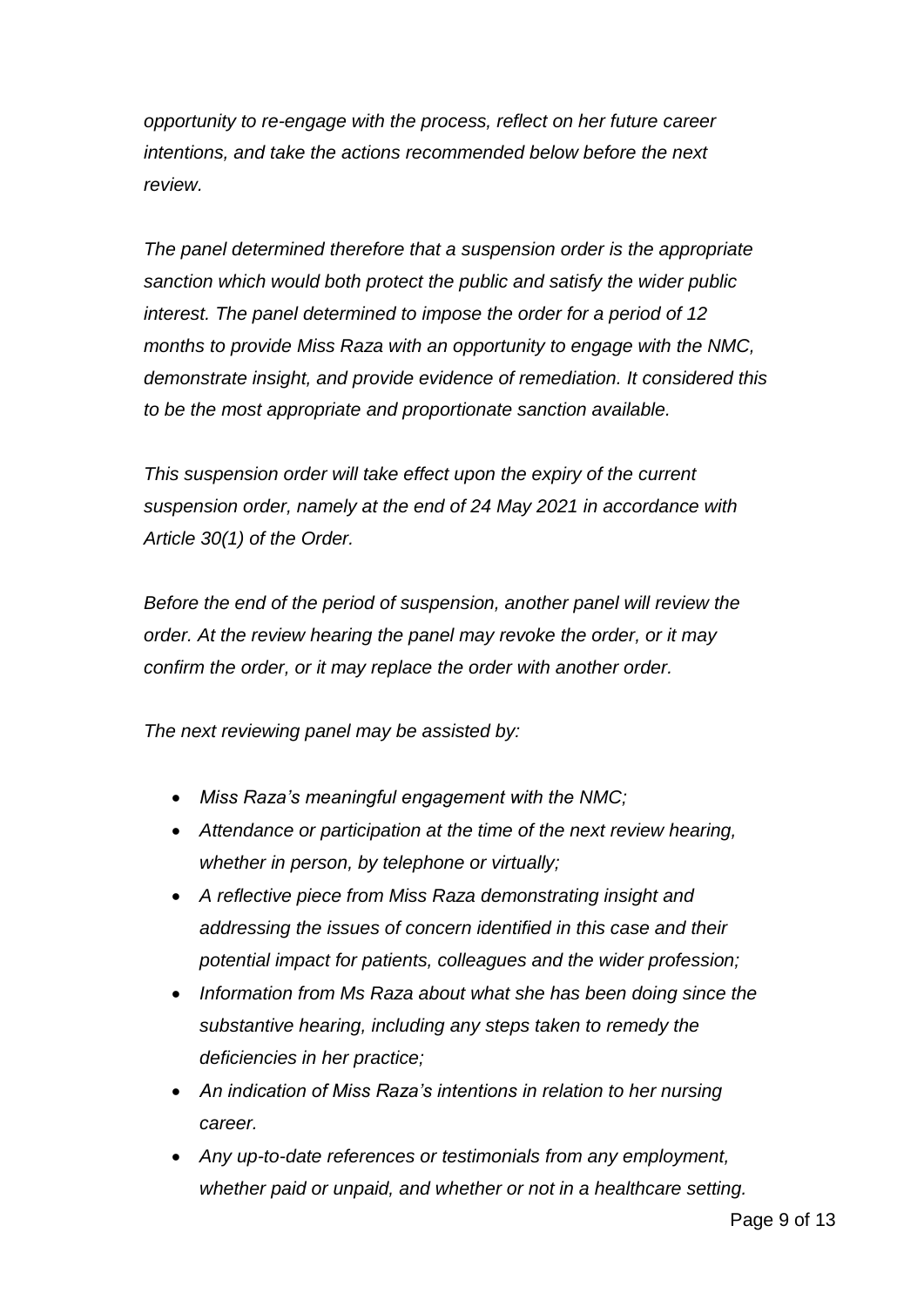*This decision will be confirmed to Miss Raza in writing.*

*That concludes this determination.'*

#### **Decision and reasons on current impairment**

The panel has considered carefully whether Miss Raza's fitness to practise remains impaired. Whilst there is no statutory definition of fitness to practise, the NMC has defined fitness to practise as a registrant's suitability to remain on the register without restriction. In considering this case, the panel has carried out a comprehensive review of the order in light of the current circumstances. Whilst it has noted the decision of the last panel, this panel has exercised its own judgement as to current impairment.

The panel has had regard to all of the documentation before it, including the NMC bundle. It has taken account of the submissions made by Mr Lewis on behalf of the NMC.

Mr Lewis outlined the background of the case and referred the panel to the relevant documents in the bundle. Mr Lewis drew the panel's attention to the recommendations of the previous panel and noted that the 12 month suspension order was imposed to allow Miss Raza to re-engage with the NMC to determine whether she wanted to continue as a registered nurse and to also provide her with a further opportunity to remedy her failings before considering a strike-off.

Mr Lewis submitted that since the last review hearing, there has been no engagement nor communication by Miss Raza. He submitted that there has been no new information in relation to remediation. Mr Lewis submitted that there is nothing before the panel today to suggest that Miss Raza has remediated her practice or that she is no longer impaired.

Mr Lewis referred the panel to the case of *Abrahaem v General Medical Council* [2008] EWHC 183 (Admin). He informed the panel that the original panel found that Miss Raza had limited insight into her deficiencies and given the lack of engagement and information before the panel today, there is nothing to suggest that Miss Raza's insight has improved.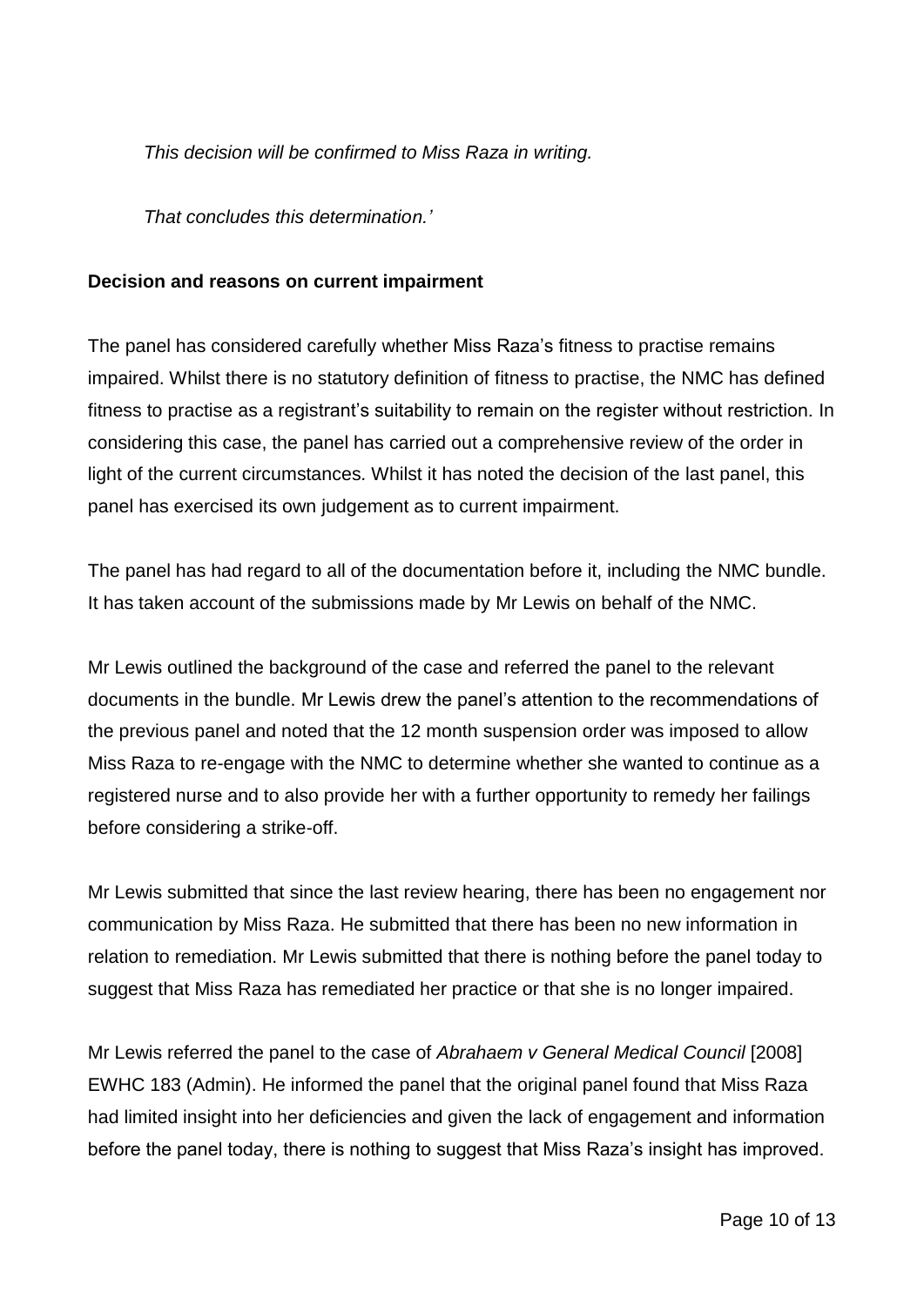Mr Lewis submitted that Miss Raza's fitness to practise remains impaired and an order is necessary on the grounds of public protection and the wider public interest. Mr Lewis submitted that the panel may consider a striking-off order and he submitted that where there has been a repeated lack engagement, erasure from the register would not be disproportionate.

The panel heard and accepted the advice of the legal assessor.

In reaching its decision, the panel was mindful of the need to protect the public, maintain public confidence in the profession and to declare and uphold proper standards of conduct and performance.

The panel considered whether Miss Raza's fitness to practise remains impaired.

The panel noted that there has been no engagement or communication from Miss Raza in relation to these proceedings. The panel determined that there was no information before it in relation to Miss Raza's current circumstances. The panel had regard to the previous panel's decision and noted that the 12 month suspension order was imposed in order to allow Miss Raza to re-engage with the NMC to determine whether she wanted to continue as a registered nurse. However, given the lack of engagement, the panel had no information about what Miss Raza has been doing since the substantive hearing, or whether she has taken any steps to develop her insight or to address the concerns identified.

The panel determined that there was no evidence to suggest that Miss Raza has developed her insight or that Miss Raza has strengthened her practice. In light of this, this panel determined that the risk of repetition remains. The panel therefore decided that a finding of continuing impairment is necessary on the grounds of public protection.

The panel has borne in mind that its primary function is to protect patients and the wider public interest which includes maintaining confidence in the nursing profession and upholding proper standards of conduct and performance. The panel determined that, in this case, a finding of continuing impairment on public interest grounds is also required.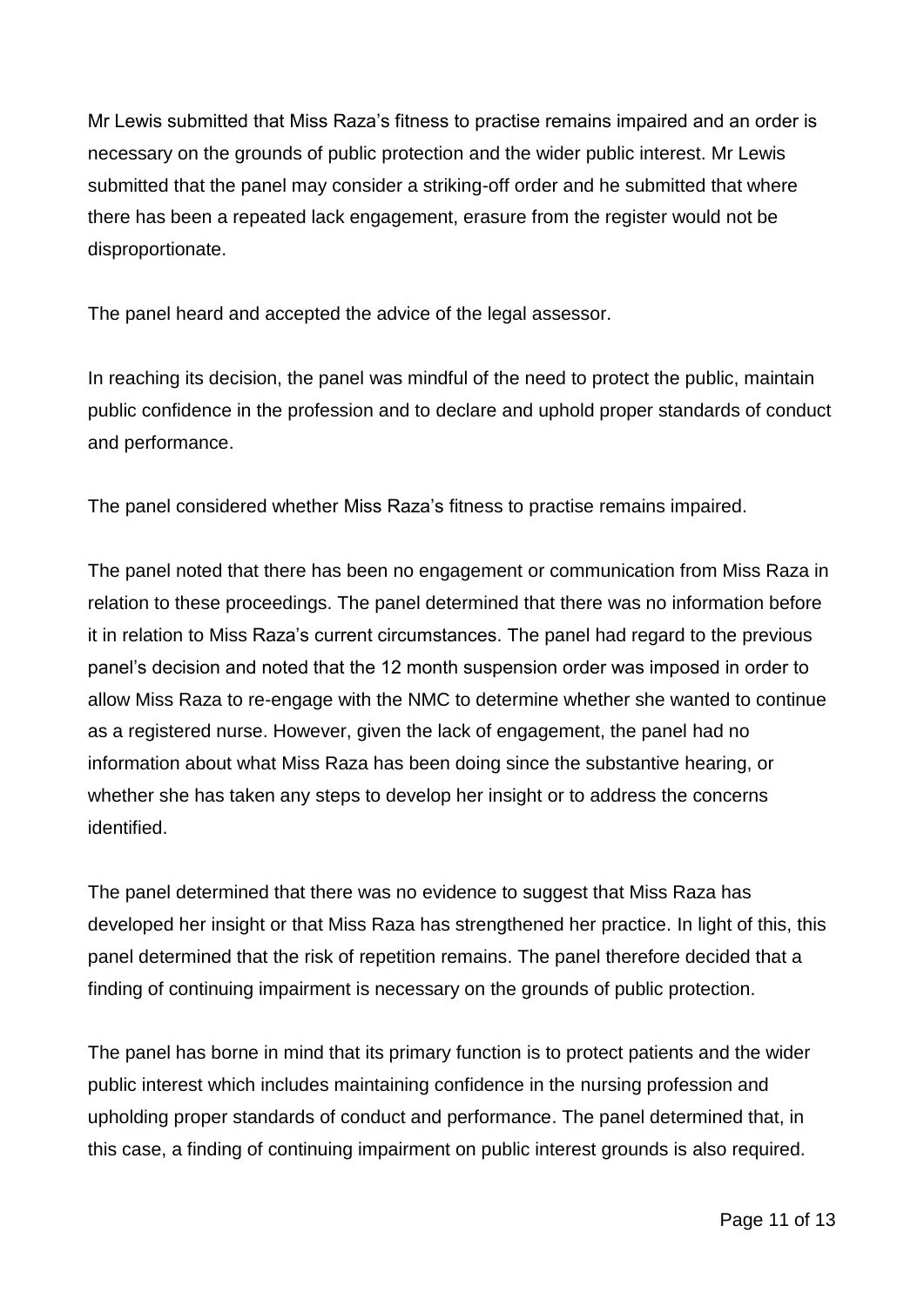For these reasons, the panel finds that Miss Raza's fitness to practise remains impaired.

#### **Decision and reasons on sanction**

Having found Miss Raza's fitness to practise currently impaired, the panel then considered what, if any, sanction it should impose in this case. The panel noted that its powers are set out in Article 30 of the Order. The panel has also taken into account the 'NMC's Sanctions Guidance' (SG) and has borne in mind that the purpose of a sanction is not to be punitive, though any sanction imposed may have a punitive effect.

The panel first considered taking no action or imposing a caution order but it determined that, due to risk of repetition, and the public protection issues identified, an order that does not restrict Miss Raza's practice would not be appropriate in the circumstances. The panel therefore decided that it would be neither proportionate nor in the public interest to take no action or to impose a caution order.

The panel next considered whether a conditions of practice on Miss Raza's registration would be a sufficient and appropriate response. The panel is mindful that any conditions imposed must be proportionate, measurable and workable. The panel bore in mind the previous panel's decisions and concluded that Miss Raza did not engage with the previous conditions of practice order imposed. In view of Miss Raza's lack of meaningful engagement during the time for which conditions of practice order were in force, the panel considered that a further conditions of practice order would serve no useful purpose.

The panel next considered imposing a further suspension order. The panel noted that Miss Raza has not engaged with the NMC and there is no information to suggest that she has addressed any of the concerns identified. Further, Miss Raza has not demonstrated any progress or developed further insight into her previous failings. The panel was of the view that considerable evidence would be required to show that Miss Raza no longer posed a risk to the public. The panel determined that given Miss Raza's lack of engagement, a further period of suspension would not serve any useful purpose. When, as here, Miss Raza's fitness to practise is impaired due to a lack of competence and she has consistently and repeatedly failed to engage with the NMC or provide any evidence that she has developed further insight or addressed the concerns identified, the only sanction